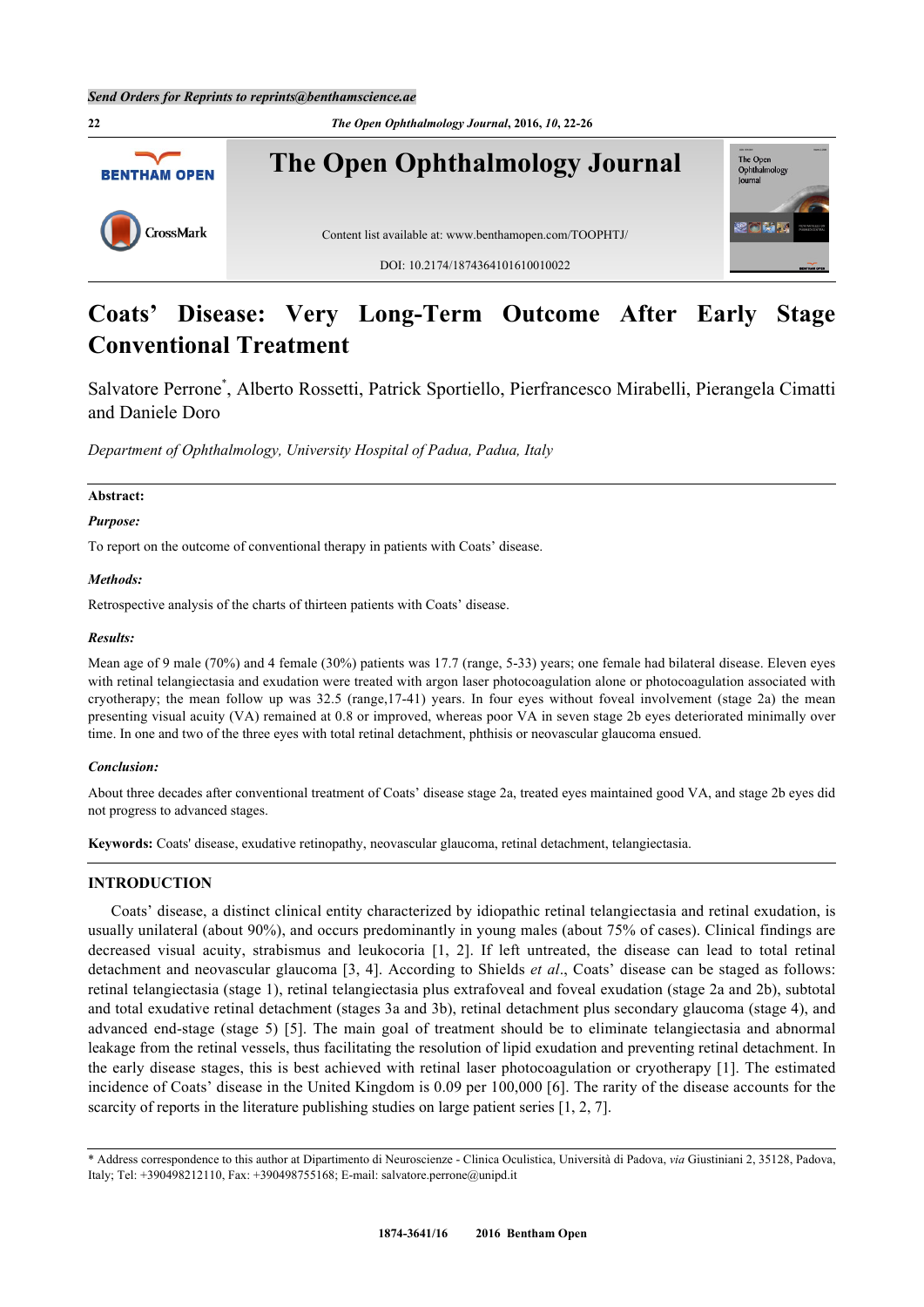The purpose of the present study was to evaluate the impact of conventional therapy on the very long-term functional and anatomical outcome in eyes with different stages of Coats' disease at presentation.

# **MATERIALS AND METHODOLOGY**

A retrospective review was made of the charts of 13 consecutive Caucasian patients with Coats' disease treated at our ophthalmological department from 1972 to 1999. The diagnosis was based on the presence of features including retinal telangiectasia, exudation, retinal detachment, and the absence of other vitreoretinal diseases, such as persistent fetal vasculature, retinal capillary hemangioma, retinopathy of prematurity, familial exudative retinopathy and retinoblastoma, which can mimic Coats' disease [\[1](#page-3-0), [2](#page-3-1)]. The following information was searched for in each case: age at diagnosis, gender, disease stage, retinal sectors involved, sessions of argon laser retinal photocoagulation and cryotherapy and best-corrected visual acuity (BCVA) using the decimal scale at the first and last examination.

Each patient underwent a thorough ophthalmological examination that included indirect ophthalmoscopy, detailed fundus drawing and color fundus photographs. Fluorescein angiography, ultrasound B-scan and optical coherence tomography examinations were performed in some selected cases. The retinal areas considered to have telangiectasia and retinal exudation were: posterior pole and the nasal, upper, temporal and lower sectors. Eyes were staged according to the Coats' disease classification proposed by Shields *et al*. [[5\]](#page-3-4). All 13 patients were recalled and fully re-evaluated prior to inclusion in the present study. A statistical analysis was made using the non-parametric Wilcoxon two sample test, in order to compare the initial and final BCVA between stage 2a and 2b eyes. P values of <0.05 were considered statistically significant.

# **RESULTS**

Of the 13 patients (14 eyes) reviewed, 9 were males (70%) and 4 females (30%). Eight of the 13 eyes were left and 6, right. One female had bilateral Coats' disease (7%). The age of the 13 patients at diagnosis ranged from 5 to 33 (mean,  $17.7 \pm 7.8$ ) years. At first examination, best corrected visual acuity (BCVA) ranged from 1.0 to light perception (LP) (Table **[1](#page-1-0)**). According to Shields' classification, four eyes presented telangiectasia plus exudation without foveal involvement (stage 2a), seven had telangiectasia plus exudation with foveal involvement (stage 2b), and three, total retinal detachment (stage 3b) (Table **[2](#page-2-0)**). Mean BCVA of stage 2 and stage 2b eyes was 0.85 (range 0.8-1.0) and 0.14 (range 0.3-0.02), respectively. Stage 3b eyes had light perception only (Table **[1](#page-1-0)**).

| Pat. | Age | Gender | Eve          | Initial stage / BCVA | Treatment      | FU (years) | <b>Final BCVA</b> |
|------|-----|--------|--------------|----------------------|----------------|------------|-------------------|
|      | 29  | M      | L            | 2a/1.0               | Laser          | 37         | 1.0               |
| 2    | 16  | F      | L            | 2a/0.8               | $Laser + cryo$ | 32         | 0.9               |
| 3    | 33  | M      | L            | 2a/0.8               | Laser          | 32         | 0.8               |
| 4    | 18  | M      | L            | 2a/0.8               | Laser          | 41         | 1.0               |
| 5    | 5   | M      | $\mathsf{R}$ | 2b/0.1               | $Laser + cryo$ | 17         | 0.3               |
| 6    | 18  | M      | L            | 2b / 0.06            | $Laser + cryo$ | 36         | 0.04              |
| 7    | 8   | F      | R            | 2b/0.04              | $Laser + cryo$ | 33         | 0.04              |
| 8    | 19  | M      | $\mathbb{R}$ | 2b/0.3               | Laser          | 32         | 0.4               |
| 9    | 19  | F      | L            | 2b/0.02              | Laser          | 29         | 0.02              |
| 10   | 21  | M      | L            | 2b / 0.2             | $Laser + cryo$ | 31         | 0.1               |
| 11   | 20  | F      | R            | 2b/0.3               | $Laser + cryo$ | 37         | 0.02              |
| 11   | 20  | F      | L            | 3b/PL                | Enucleation    |            |                   |
| 12   | 16  | M      | R            | 3b/PL                | $CB$ -cryo     | 30         | <b>NPL</b>        |
| 13   | 8   | M      | $\mathbb{R}$ | 3b/PL                | None           | 18         | <b>NPL</b>        |

<span id="page-1-0"></span>**Table 1. Fourteen eyes (13 patients) with Coats' disease: demographics, stage, treatment, and BCVA at presentation and last examination.**

Age in years, BCVA = best corrected visual acuity, CB = ciliary body, Cryo = retinal cryotherapy, Laser = retinal argon laser photocoagulation, R = right,  $L = left$ . Patient #11 had bilateral disease.

Among 11 stage 2a and 2b eyes, telangiectasia and exudation were found at the posterior pole in nine (81%), whereas the temporal, lower upper and nasal sectors were involved in eight (72%), six (54%), four (36%) and one (9%) of the eyes, respectively. Retinal vascular abnormalities affected two to four sectors of nine (81%) eyes. Partial shallow exudative retinal detachment was observed in five (71%) out of seven stage 2b eyes, most frequently in the temporal and inferior sector.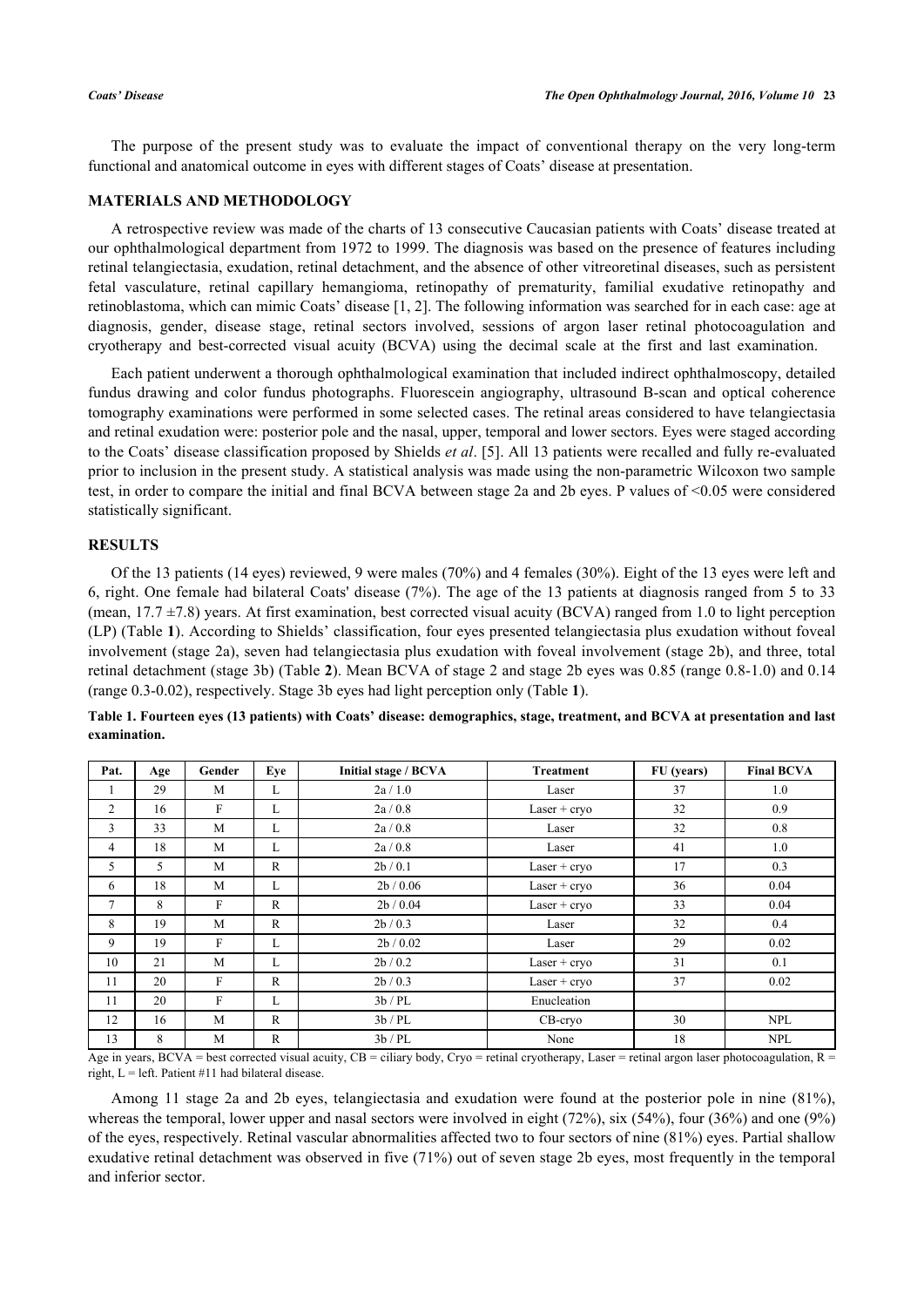One to four sessions of retinal green argon laser photocoagulation or cryotherapy of telangiectatic vessels was performed in eleven stage 2a and 2b eyes. One out of four stage 2a and five out of seven stage 2b eyes received both retinal argon laser photocoagulation and cryotherapy (Table **[1](#page-1-0)**). In all 11 eyes, gradual resolution of the exudation and regression of the telangiectasia were observed within two to six months.

Recurrences were recorded in five (45%) out of eleven eyes. A few months after repeat retinal laser photocoagulation, exudation was greatly reduced, and telangiectasia had regressed. Most of the patients were followed up regularly at our Department, and all were recalled. At the last evaluation, the average follow up period of patients (11 eyes) with stage 2a and 2b disease, was  $32.5 \pm 6.2$  (range, 17- 41) years. Mean BCVA was 0.92 (range, 0.8 - 1.0) and 0.13 (range, 0.02 - 0.4) in four stage 2a and seven stage 2b eyes, respectively (Tables **[1](#page-1-0)** and **[2](#page-2-0)**). The difference found between these two sets of visual acuity both at initial and final examination was statistically significant ( $p <$ 0.01). All the 11 eyes had normal intraocular pressure, no exudative retinal detachment and no visually significant cataract or macular degeneration. Three initial stage 3b eyes lost light perception; of two eyes that progressed to neovascular glaucoma (stage 4), one was enucleated, and the other presented advanced stage 5 disease (Tables **[1](#page-1-0)** and **[2](#page-2-0)**).

## **DISCUSSION**

The term "Coats' disease" refers to an idiopathic, generally unilateral condition characterized by telangiectatic and aneurysmal changes in the retinal vessels associated with leakage of large quantities of yellowish subretinal exudate, which can cause bullous retinal detachment. Sub-retinal lipid deposition can lead to fibrovascular tissue formation, resulting in disciform scars in the macular region, as peripheral exudative lesions also tend to track lipids towards the macula [\[8](#page-4-0)]. Complications from long-standing retinal detachment are cataract formation and iridocyclitis. Some patients progress directly, and relatively painlessly, to phthisis, whereas others develop rubeosis iridis and neovascular glaucoma, and painful blind eye requiring enucleation.

The course of Coats' disease, which is difficult to predict, depends mainly on age at onset. None of the younger patients in our series presented with leukocoria and/or strabismus, both of which are considered signs of aggressive disease with an extremely poor anatomical and functional prognosis [[1,](#page-3-0) [2](#page-3-1)]. Coats' disease mainly affects subjects in the first and second decades of life. Our data regarding age at onset, gender and bilaterality are similar to those reported in large series [[1,](#page-3-0) [2,](#page-3-1) [6\]](#page-3-5), but a delay in the diagnosis of our older patients with mild symptoms cannot be ruled out. We did not encounter patients with adult-onset disease (>35 years), which is less frequent and typically less severe; in these patients visual loss occurs secondary to leakage of perifoveal telangiectasia causing macular edema and lipid deposition, but exudative retinal detachment is rare [\[9](#page-4-1)].

The choice of treatment for patients with Coats' disease depends on whether the condition is mild (stage 2a and 2b) or severe (stages 3 and 4). The most widely used regimens in the former condition are retinal ablative procedures such as argon or diode laser photocoagulation and cryotherapy [[10](#page-4-2), [11](#page-4-3)]. Selective photocoagulation of the telangiectasia using a yellow-dye laser can also lead to resolution of exudative detachment, but poor visual outcome in 32 eyes with macular involvement [[12](#page-4-4)], as recorded in our stage 2b eyes. Interestingly, in our series, all the eyes without initial foveal involvement (stage 2a) presented slight improvement or maintained good VA throughout the follow-up period. It should be noted that the statistically significant difference in the initial and final BCVA between our stage 2a and 2b groups is biased by the small sample size.

|                 | <b>Initial stage</b>         | No. of eyes | Mean initial – final BCVA |
|-----------------|------------------------------|-------------|---------------------------|
|                 | Retinal telangiectasia       |             |                           |
| 2a              | $RT +$ extrafoveal exudation |             | $0.85 - 0.92$             |
| 12 <sub>b</sub> | $RT +$ foveal exudation      |             | $0.15 - 0.13$             |
| 13a             | Subtotal exudative RD        |             |                           |
| l3b             | Total exudative RD           |             | $PL - NPL$                |
| 14              | RD + secondary glaucoma      |             |                           |
|                 | Advanced end-stage           |             |                           |

<span id="page-2-0"></span>**Table 2. Fourteen eyes with Coats' disease: initial staging according to Shields' classification and functional outcome.**

 $BCVA = best$  corrected visual acuity,  $RT =$  retinal telangiectasia,  $RD =$  retinal detachment

Ablation therapy is more effective if retinal telangiectasia is not extensive and the retina is only partially detached. At least annual surveillance of patients with Coats' disease is recommended for the early identification and treatment of recurrences, which occurred in five (45%) of our stage 2 eyes.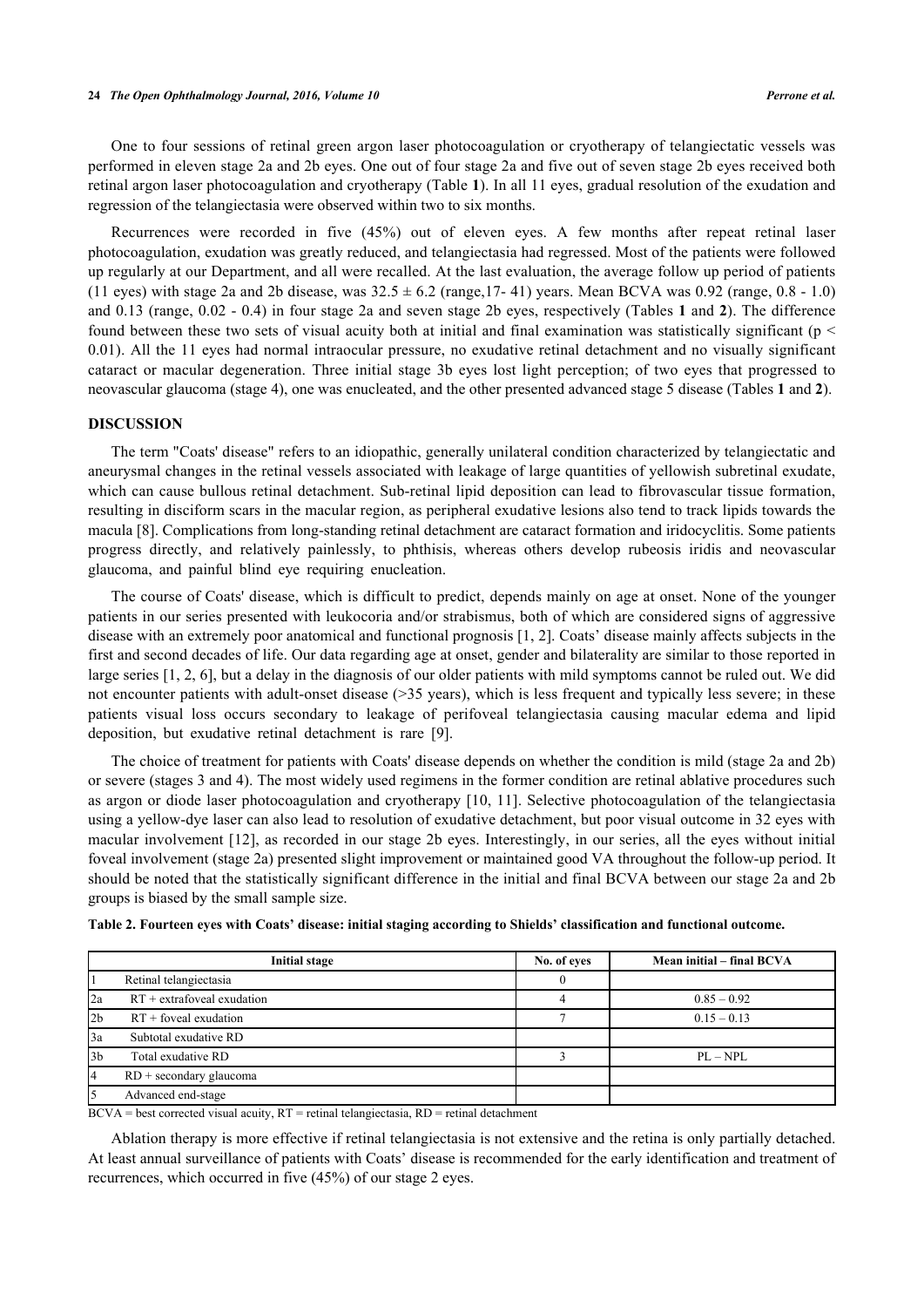In eyes with bullous retinal detachment, for which cryotherapy and laser are ineffective, surgical reattachment, including pars plana vitrectomy procedures, may be attempted [\[13](#page-4-5)]. However no eye in our series required surgical repair for total retinal detachment or intravitreal injection of triamcinolone, which may be especially beneficial in eyes with total bullous exudative detachment [[14\]](#page-4-6).

Intravitreal bevacizumab combined with thermal ablation has yielded encouraging results as adjuvant therapy, especially in the advanced stages of Coats' disease [[15\]](#page-4-7). Resolution of the subretinal fluid and exudation, and regression of the telangiectasia were recently reported in both pediatric and adult patients following initial treatment with intravitreal injection of bevacizumab [[16](#page-4-8)]. But the intravitreal injection of bevacizumab carries a 50% risk of the development of vitreoretinal fibrosis and potential traction retinal detachment [[17\]](#page-4-9), although it should be borne in mind that vitreoretinal fibrosis can occur in the natural course of Coats' disease. However, as the increasing severity of Coats' disease is significantly associated with intraocular vascular endothelial growth factor (VEGF) concentrations [\[18\]](#page-4-10), the intravitreal injection of anti-VEGF drugs appears a rational therapeutic option that may enrich the therapeutic armamentarium in the treatment of Coats' disease; this approach therefore merits further clinical research [\[19\]](#page-4-11). Unfortunately no therapy was available when George Coats first described the disease in 1908[[20\]](#page-4-12).

### **CONCLUSION**

Our experience highlights that appropriate diagnosis and therapy are mandatory in the management of Coats' disease, a rare idiopathic progressive disorder that usually affects young males. In our small series of patients with an exceptionally long (mean, 32 years) follow-up, the best visual outcomes were obtained in eyes without initial foveal involvement (stage 2a), which maintained their improved mean BCVA from 0.85 to 0.92 Snellen lines. The poor mean initial BCVA (0.15) of stage 2b eyes minimally deteriorated (0.13) over time, but none of these eyes progressed to advanced stages of the disease.

In our experience, laser photocoagulation and/or cryotherapy of peripheral retinal telangiectasia and exudation are of crucial importance in reducing the risk of sight-threatening progression toward the posterior pole and retinal exudative detachment. A lifelong follow-up is required in order to identify and treat newly affected retinal areas with ablation therapy, to prevent further retinal damage.

# **CONFLICT OF INTEREST**

The authors confirm that this article content has no conflict of interest.

#### **ACKNOWLEDGEMENTS**

The authors are grateful to Dr Fabiano Cavarzeran for his statistical support.

# **REFERENCES**

- <span id="page-3-0"></span>[1] Shields JA, Shields CL, Honavar SG, Demirci H. Clinical variations and complications of Coats disease in 150 cases: the 2000 Sanford Gifford Memorial Lecture. Am J Ophthalmol 2001; 131(5): 561-71. [\[http://dx.doi.org/10.1016/S0002-9394\(00\)00883-7\]](http://dx.doi.org/10.1016/S0002-9394(00)00883-7) [PMID: [11336930](http://www.ncbi.nlm.nih.gov/pubmed/11336930)]
- <span id="page-3-1"></span>[2] Spitznas M, Joussen F, Wessing A, Meyer-Schwickerath G. Coat's disease. An epidemiologic and Fluorescein angiographic study. Albrecht Von Graefes Arch Klin Exp Ophthalmol 1975; 195(4): 241-50. [\[http://dx.doi.org/10.1007/BF00414937\]](http://dx.doi.org/10.1007/BF00414937) [PMID: [1080374](http://www.ncbi.nlm.nih.gov/pubmed/1080374)]
- <span id="page-3-2"></span>[3] Silodor SW, Augsburger JJ, Shields JA, Tasman W. Natural history and management of advanced Coats' disease. Ophthalmic Surg 1988; 19(2): 89-93. [PMID: [3347463\]](http://www.ncbi.nlm.nih.gov/pubmed/3347463)
- <span id="page-3-3"></span>[4] Char DH. Coats' syndrome: long term follow up. Br J Ophthalmol 2000; 84(1): 37-9. [\[http://dx.doi.org/10.1136/bjo.84.1.37](http://dx.doi.org/10.1136/bjo.84.1.37)] [PMID: [10611097\]](http://www.ncbi.nlm.nih.gov/pubmed/10611097)
- <span id="page-3-4"></span>[5] Shields JA, Shields CL, Honavar SG, Demirci H, Cater J. Classification and management of Coats disease: the 2000 Proctor Lecture. Am J Ophthalmol 2001; 131(5): 572-83. [\[http://dx.doi.org/10.1016/S0002-9394\(01\)00896-0\]](http://dx.doi.org/10.1016/S0002-9394(01)00896-0) [PMID: [11336931](http://www.ncbi.nlm.nih.gov/pubmed/11336931)]
- <span id="page-3-5"></span>[6] Morris B, Foot B, Mulvihill A. A population-based study of Coats disease in the United Kingdom I: epidemiology and clinical features at diagnosis. Eye (Lond) 2010; 24(12): 1797-801. [\[http://dx.doi.org/10.1038/eye.2010.126\]](http://dx.doi.org/10.1038/eye.2010.126) [PMID: [20865031](http://www.ncbi.nlm.nih.gov/pubmed/20865031)]
- <span id="page-3-6"></span>[7] Rishi P, Rishi E, Uparkar M, *et al.* Coats' disease: an Indian perspective. Indian J Ophthalmol 2010; 58(2): 119-24. [\[http://dx.doi.org/10.4103/0301-4738.60081](http://dx.doi.org/10.4103/0301-4738.60081)] [PMID: [20195034](http://www.ncbi.nlm.nih.gov/pubmed/20195034)]